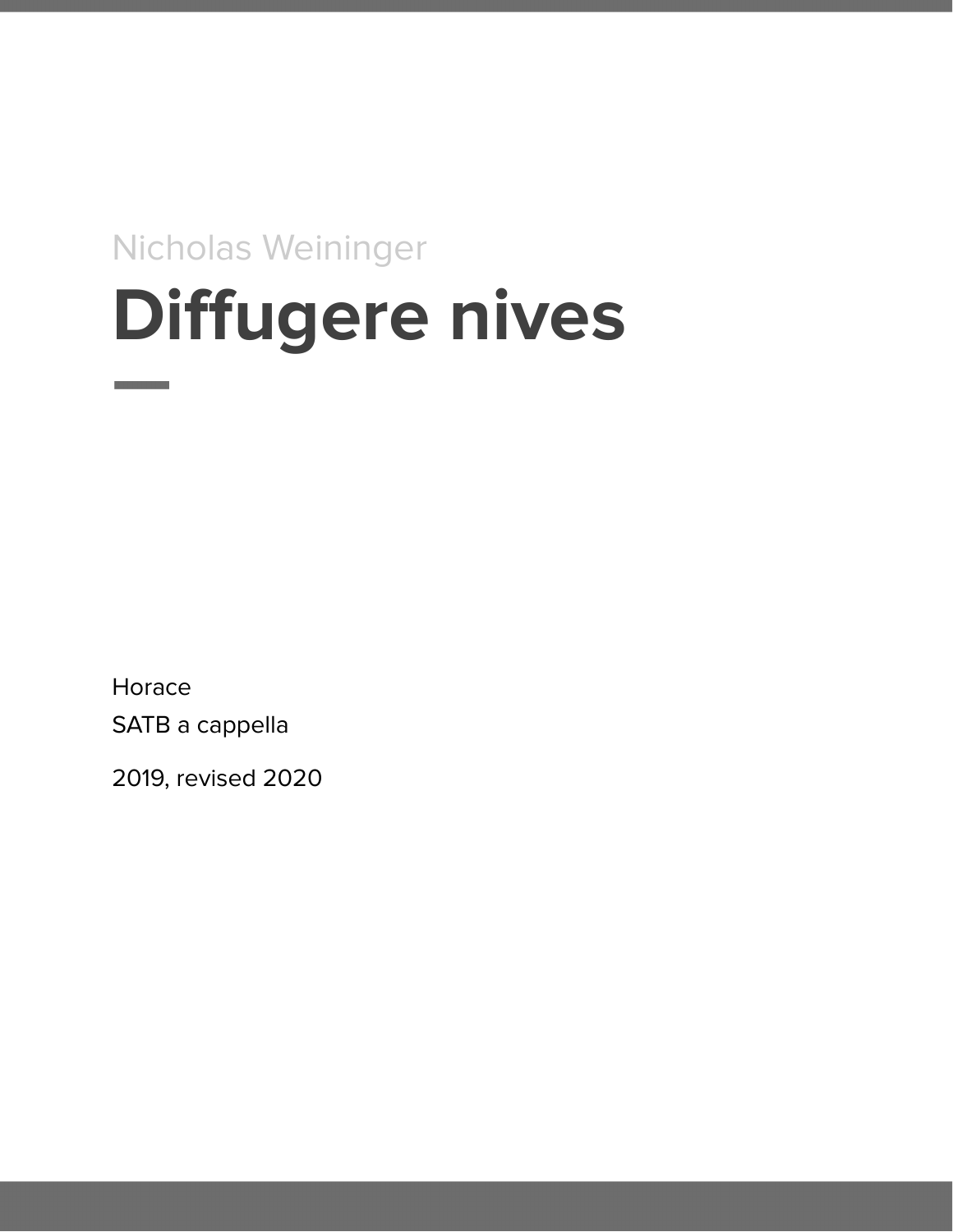## **Notes on the Work**

Horace's ode reminds us of both the sweetness and the ephemerality of life. The changing moods of my setting reflect that contrast, and artistic consideration should be given accordingly: the first and last sections should be quite joyful and dancelike, the middle section mournful and contemplative. Structurally the piece aims to make the old ways of Renaissance counterpoint new by introducing rhythms and tonalities that the masters of motet writing would never have used, while retaining their interweaving, playful, floridly tone-painting spirit. I am grateful to Vince Peterson, Kirke Mechem, and Elizabeth Kimble for their insightful feedback.

> Nicholas Weininger July 8, 2020 San Francisco, California

Diffugere nives, redeunt iam gramina campis arboribusque comae; Mutat terra vices et decrescentia ripas flumina praetereunt. Gratia cum Nymphis geminisque sororibus audet ducere nuda choros. Inmortalia ne speres, monet annus et almum quae rapit hora diem... Nos ubi decidimus, quo pius Aeneas, quo Tullus dives et Ancus, pulvis et umbra sumus. Quis scit an adiciant hodiernae crastina summae tempora, di superi? Cuncta manus avidas fugient heredis, amico quae dederis animo. The snows have fled, grasses return to the fields and leaves to the trees; the earth changes by turns and in diminished banks the rivers flow. A Grace, with the Nymphs her twin sisters, dares to lead the dancing naked. Do not hope for immortality, say the year and the hour that hurries away the kindly day... When we descend [to the grave], where righteous Aeneas, where rich Tullus and Ancus [have gone], we are dust and shadow.

Who knows if they will add tomorrow to today's total of time, the gods above?

All will escape the greedy hands of your heirs which you give to your own dear soul.

Duration: approximately 4 minutes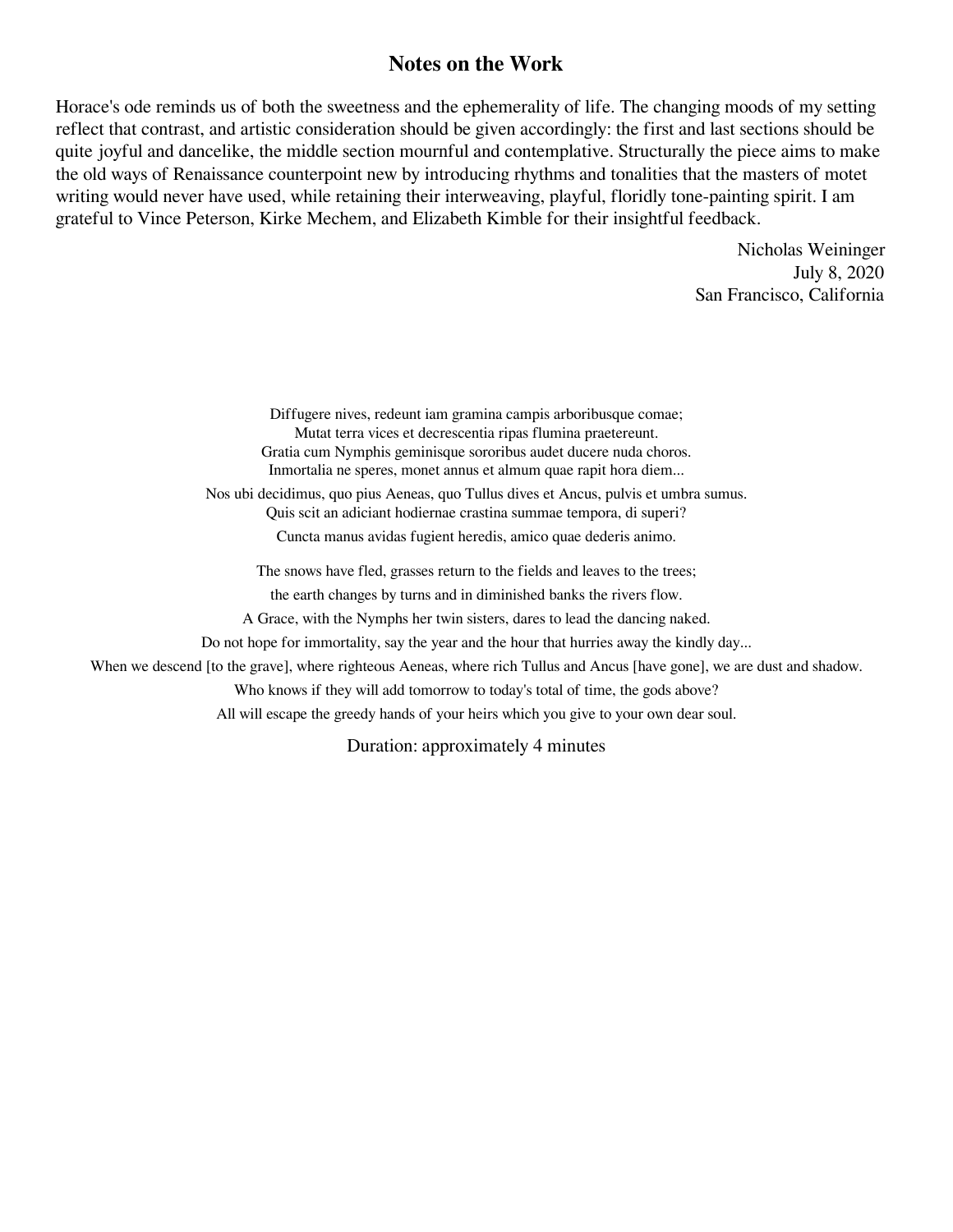## Diffugere nives

Horace Ode 4.7

Nicholas Weininger





Copyright 2019-2020 Nicholas Weininger. All rights reserved. 1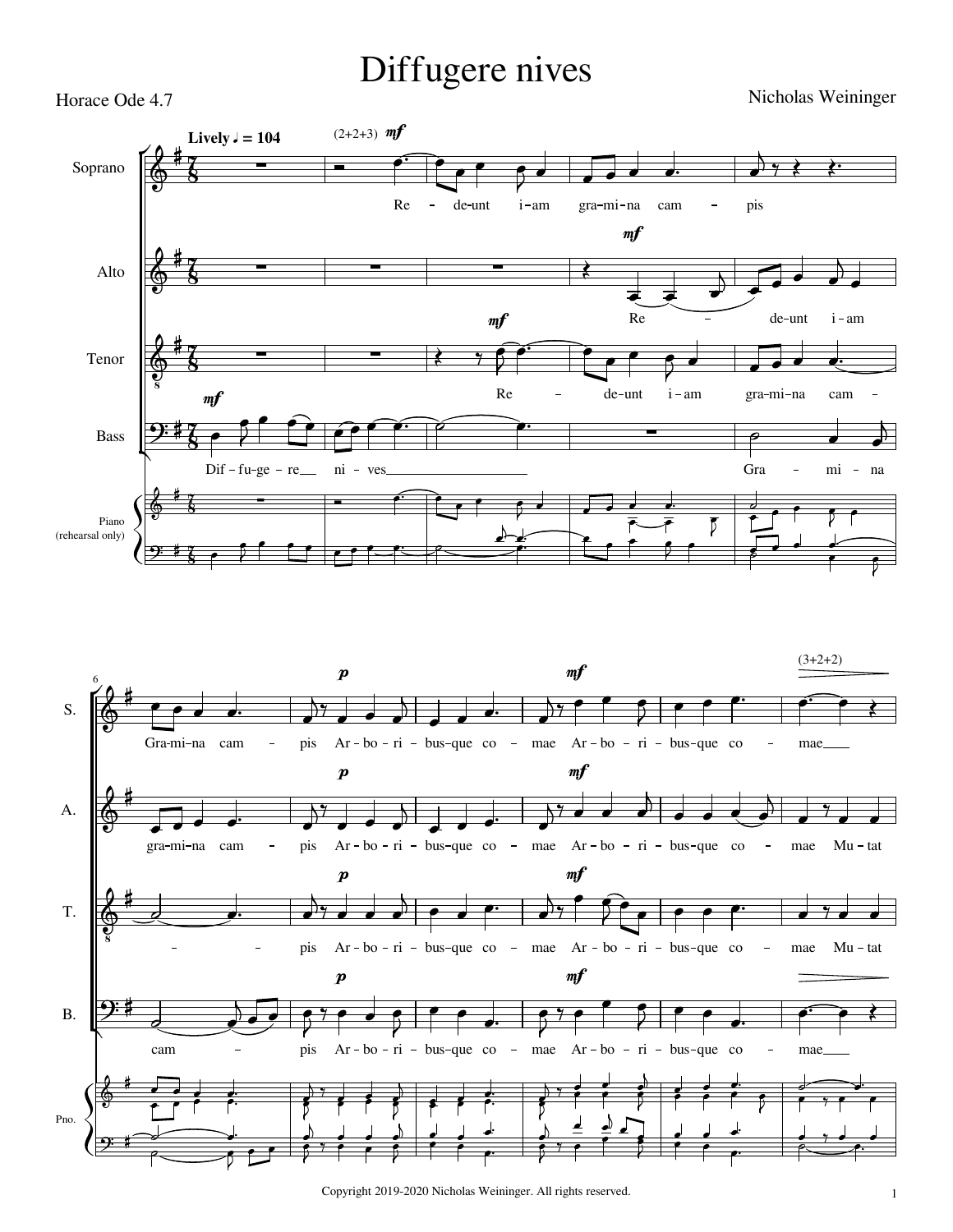

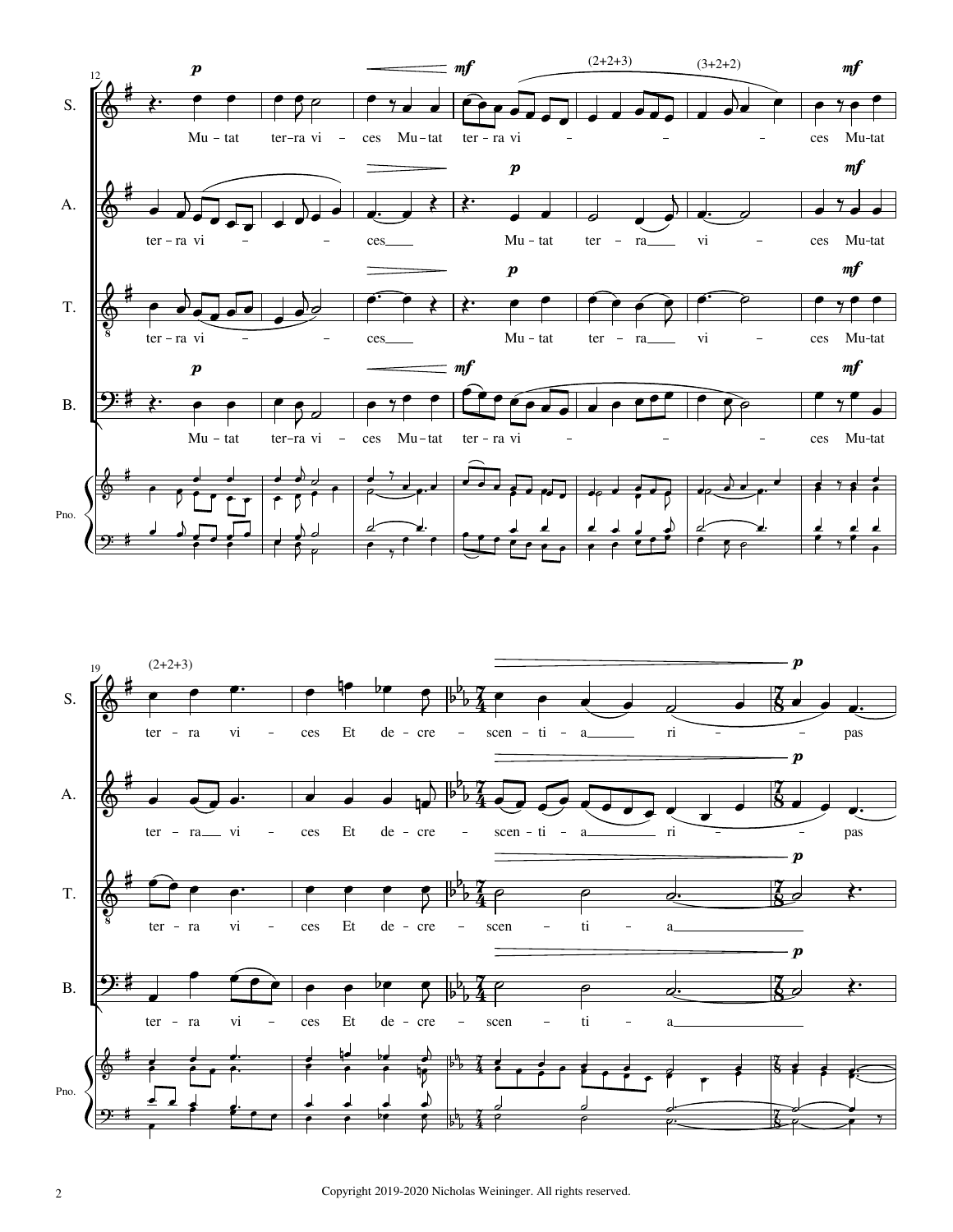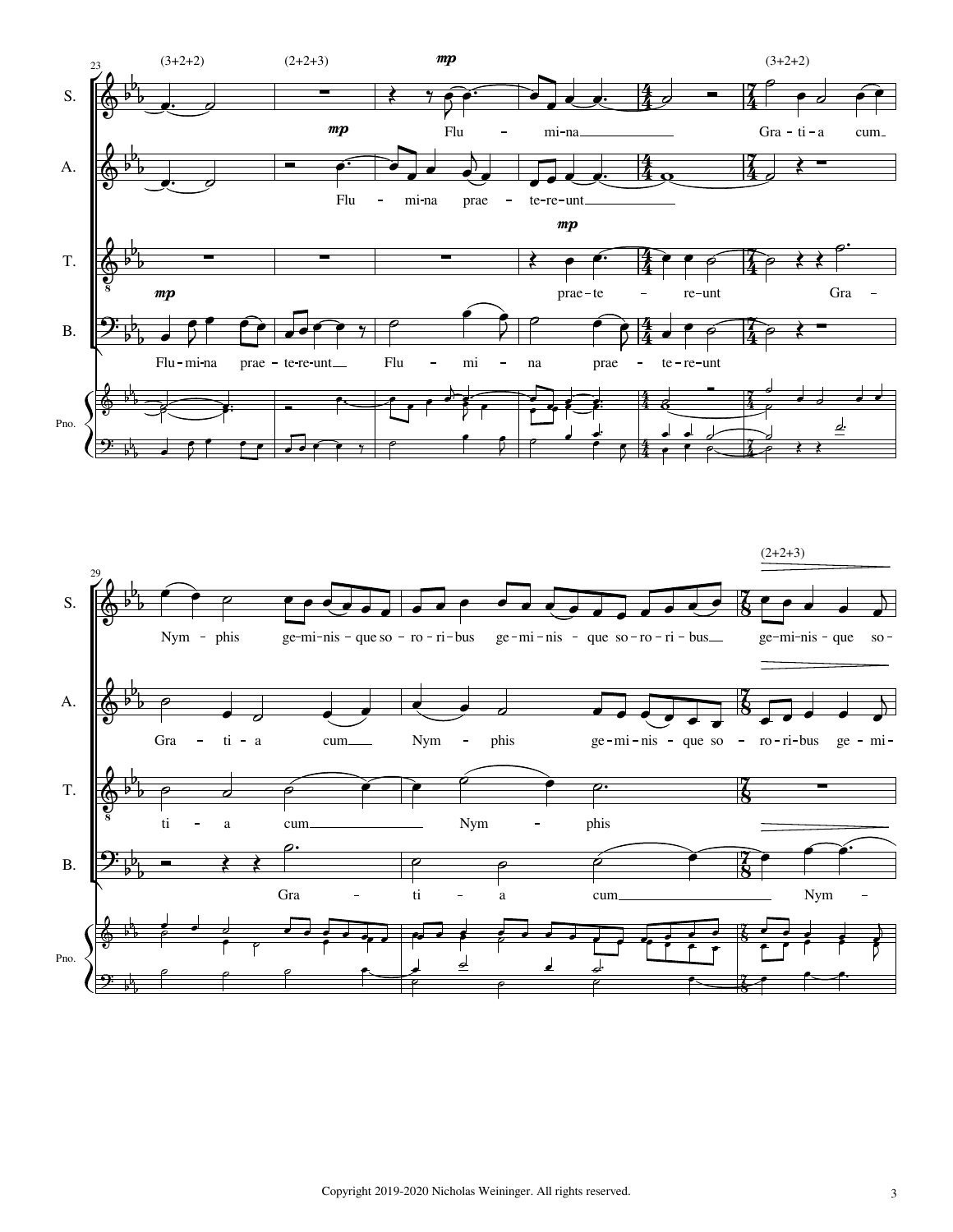

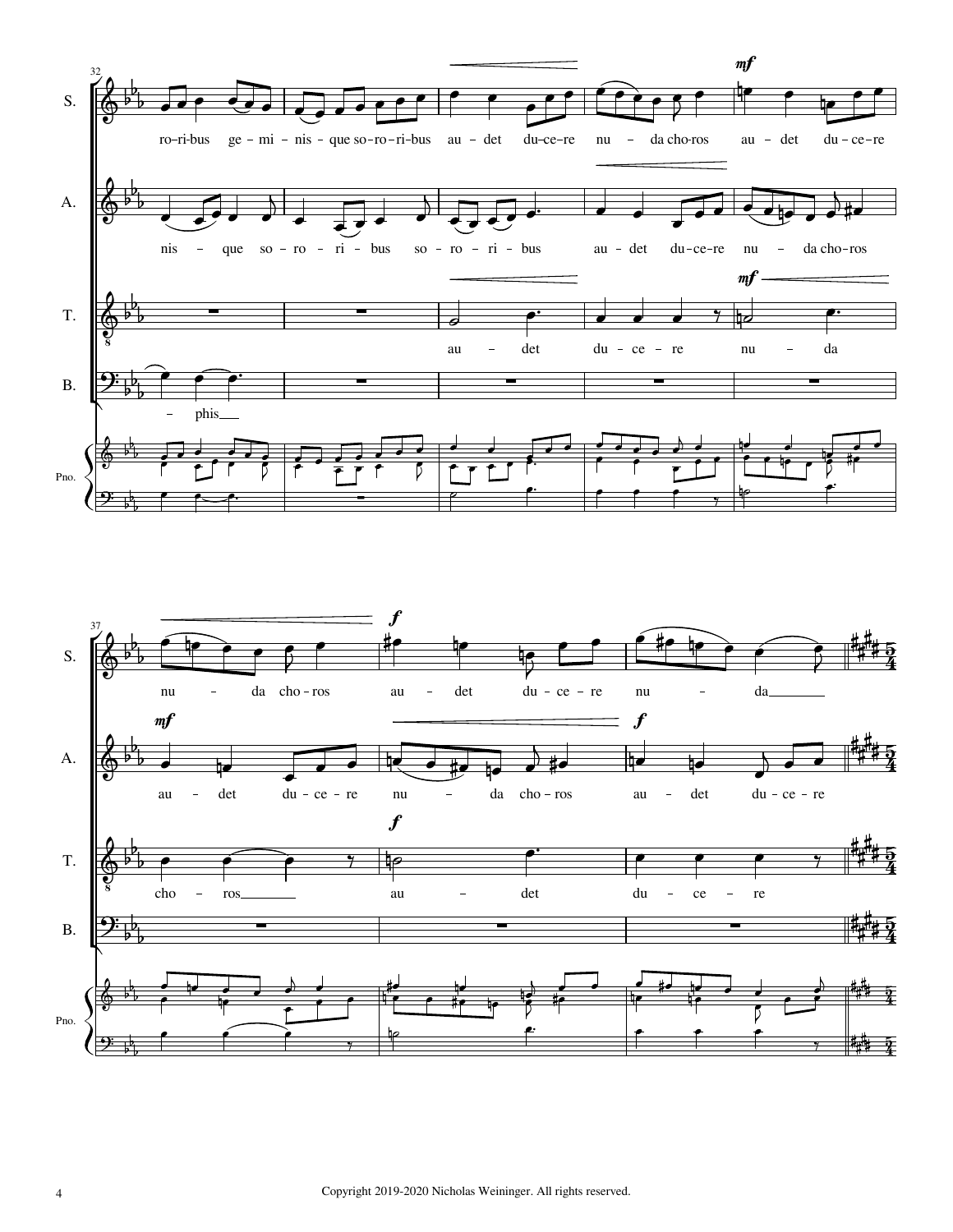

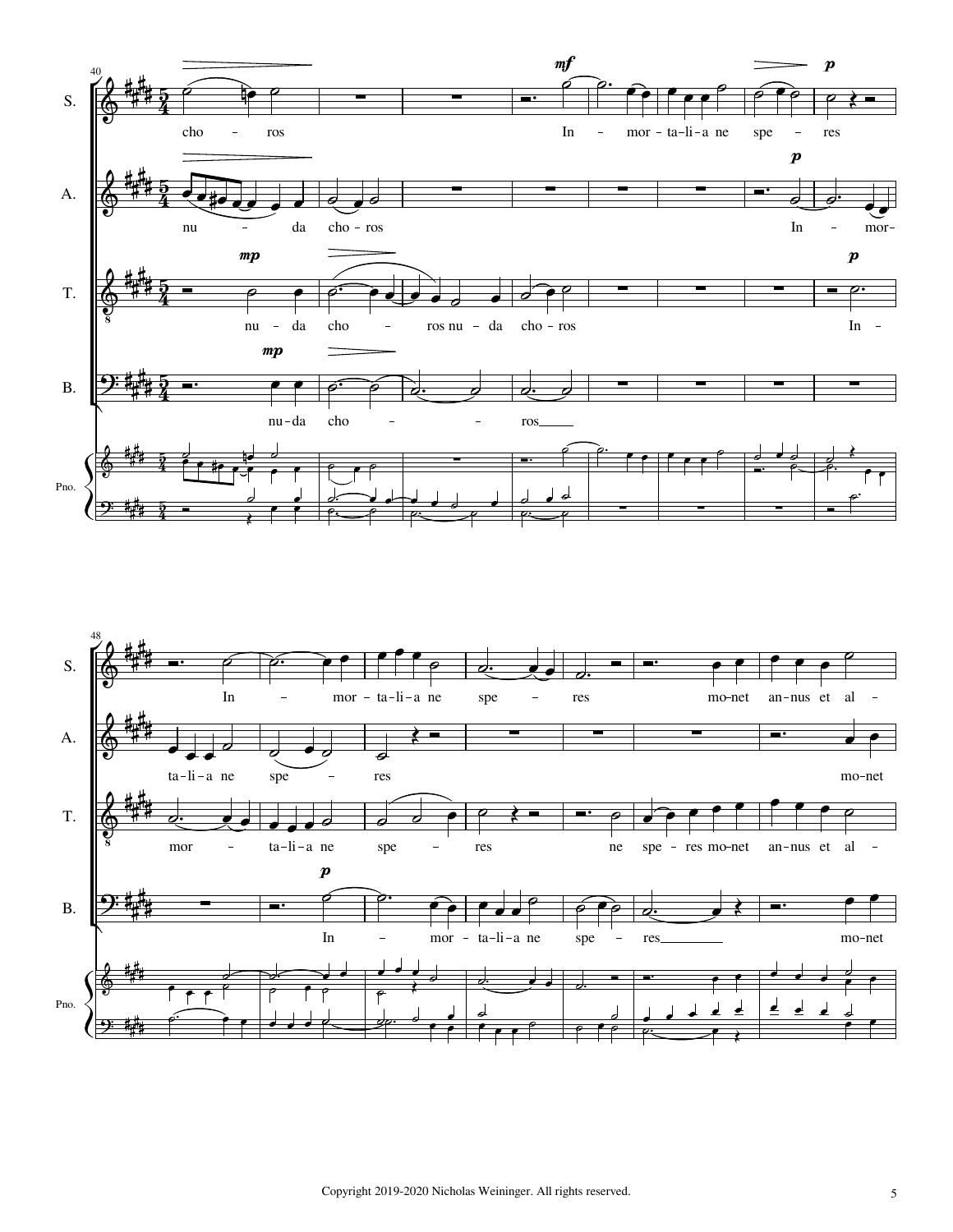

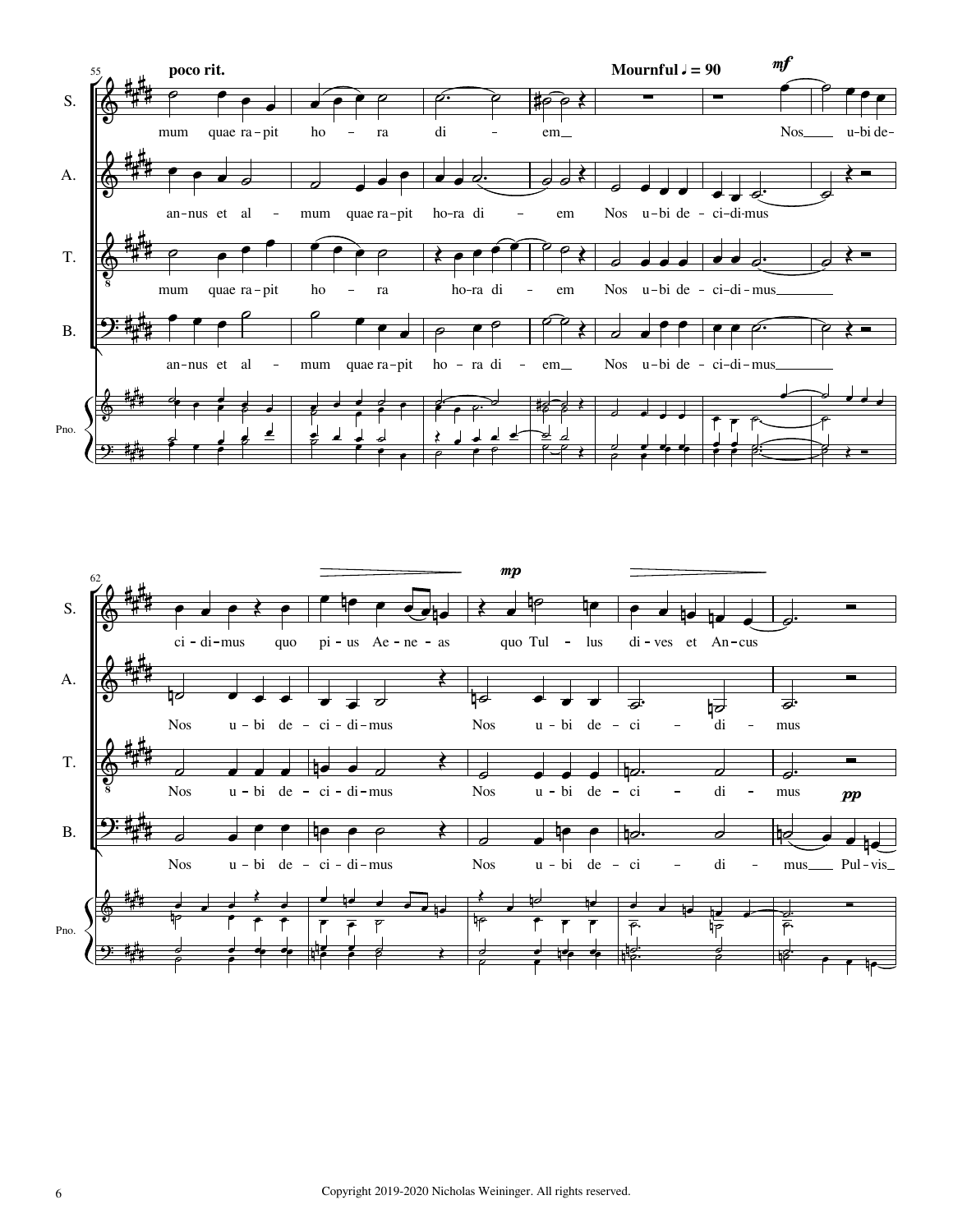

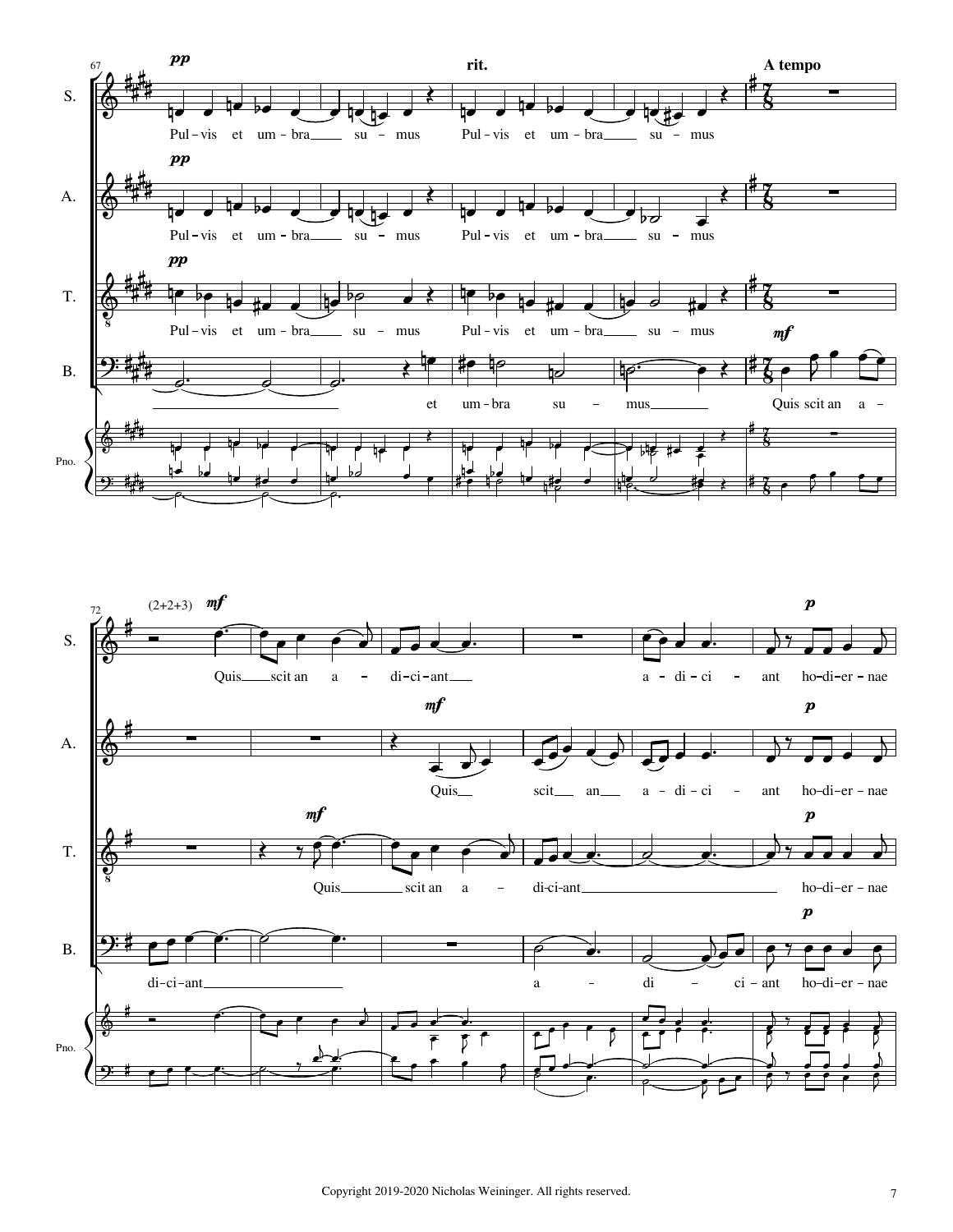



8 Copyright 2019-2020 Nicholas Weininger. All rights reserved.